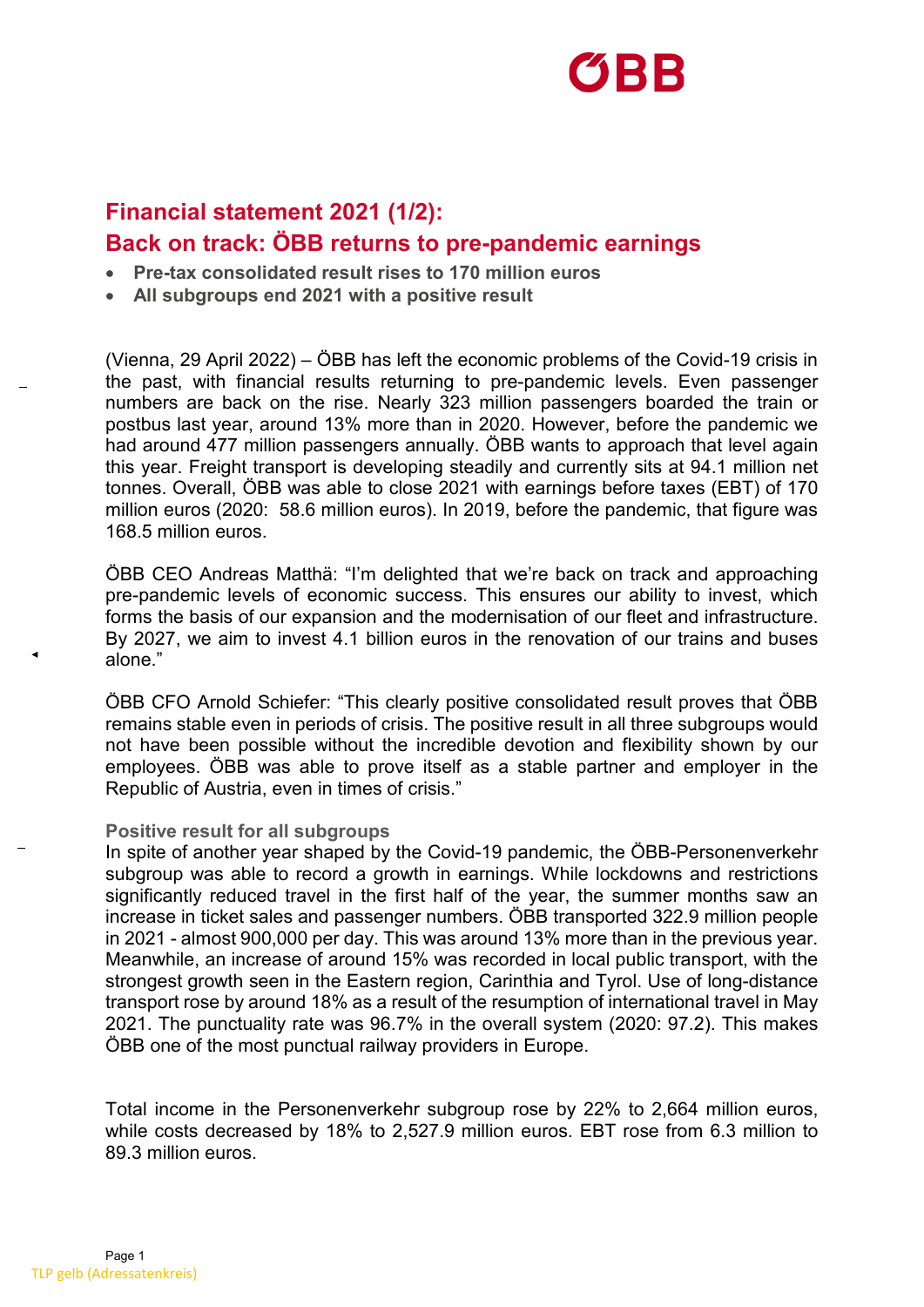

**Freight transport: Major sales and earnings growth in railway logistics**  The total revenues in the Rail Cargo Austria subgroup recorded an accounting loss of 15% to 1,933.1 million euros, although this figure is not directly comparable due to the internal sale of 26% of the shares in ÖBB-Technische Services-GmbH to ÖBB-Personenverkehr Aktiengesellschaft and the related change in ownership from the fully consolidated subgroup of Rail Cargo Austria to the fully consolidated subgroup of ÖBB-Personenverkehr AG. Adjusted for the one-off effect of this share transaction, total revenues from rail logistics operations increased by 10% or 174 million euros and are almost 50 million euros higher than the adjusted total revenues in 2019, mainly due to growth in intermodal, steel, building materials and waste transport.

The total expenses of the Rail Cargo Austria subgroup were 16% lower than in the previous year at 1,879 million euros. Adjusted for the share transaction, expenses increased by 8%. It is pleasing to note that the result in the subgroup, adjusted for all one-off effects, is also clearly positive and well above 2020 and 2019. Mainly as a result of sales of shares to the Group's maintenance subsidiary, EBT grew significantly to 121.6 million euros (2020: 7.6 million euros). The one-off effect from the share transaction worth 86.4 million euros accounted for most of this. At the level of the overall ÖBB-Holding AG Group, this share transaction between two sub-groups has no effect on the consolidated financial statements. A total of 94.1 million net tonnes of goods were transported with our own locomotives and personnel in 2021, around 1% less than in 2020. In 2019, before the pandemic, that figure sat at 105.3 million net tonnes.

The total income of the ÖBB Infrastruktur subgroup amounted to 3,318.9 million euros in 2021, roughly equal to the previous year (2020: 3,329 million euros). Total expenses rose again by 3% to 2,917.6 million euros. EBT was 10.9 million euros - 7% higher than in 2020. The main production volumes (train kilometres and gross tonne-kilometres) recovered significantly in terms of volume since the previous year and were already back at pre-crisis levels in 2021: Train-kilometre performance was 156.6 million (2019: 156.4 million), and gross tonne-kilometres sat at 78,682 million. (2019: 78,698).

### **Financial statement and earnings figures in detail: total revenues grow**

With total revenues of 6,986.3 million euros (2020: 6,724.3 million euros), ÖBB recorded a slight increase of almost 4% compared to the previous year. Total expenses increased by around 4% to 6,357.6 million euros in 2021 (2020: 6,099.7 million euros), with personnel expenses remaining almost constant compared to the previous year at 2,751.5 million euros (2020: 2,742.9 million euros). At the same time, material costs rose to 405.7 million euros (2020: 379.8 million euros). This item includes expenses for externally purchased traction current and for liquid fuels. Costs of purchased services amounted to 1,402.2 million euros (2020: 1,313.8 million euros). This mainly included payments for vehicle rentals, transport services and infrastructure usage to third-party railways. Depreciation and amortisation expenses increased by 112.8 million euros to around 1,336.8 million euros (2020: 1,224 million euros).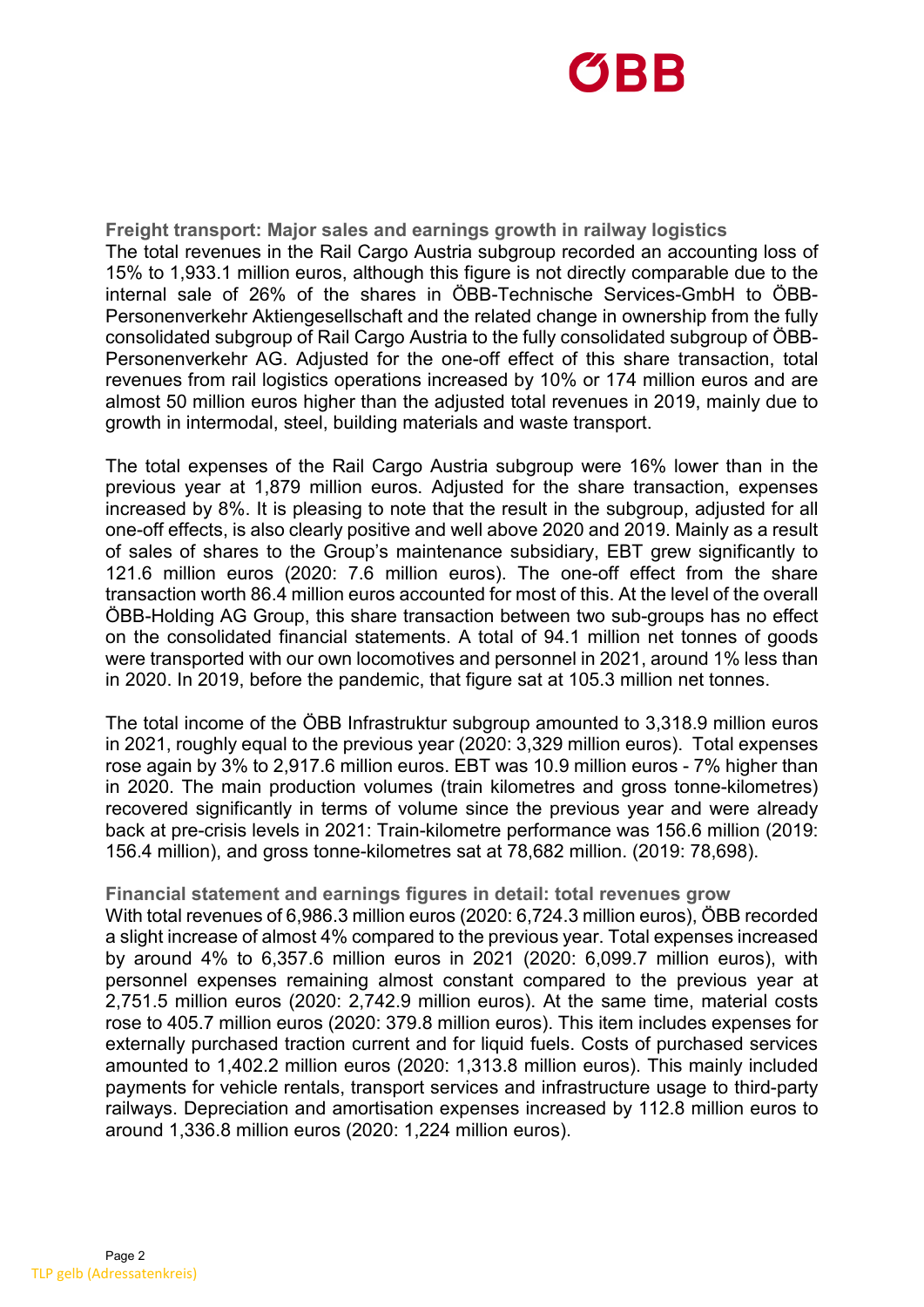

The ÖBB Group recorded a negative financial result of -458.7 million euros for the 2021 financial year (2020: -566 million euros). Interest expenditure amounted to 503.3 million euros (2020: 572.3 million euros). The ÖBB Group's earnings before interest and taxes (EBIT) rose to €628.7 million in the reporting year (2020: 624.6 million euros).

EBITDA (earnings before interest, taxes, depreciation and amortisation) rose by 6% to 1,965.5 million euros in the reporting year (2020: 1,848.6 million euros). This financial metric describes a company's sustainable operating cash flow before taxes. Therefore, ÖBB generated an EBT of 170 million euros, returning to the pre-crisis level from 2019 (2020: 58.6 million euros; 2019: 168.5 million euros).

Mainly due to investments in tangible fixed assets, the ÖBB Group's total assets increased by 7% to 35,554.7 million euros (2020: 33,103.2 million euros). Equity increased by 17.2% to 3,244 million euros, while return on equity rose to 5.2% (2020: 2.1%).

**ÖBB invests 3.7 billion euros in development and renovation** 

The Group invested 3,687.8 million euros in 2021 (2020: 3,352.7 million euros). The largest share of this was invested in the renovation and expansion of rail infrastructure, including the expansion of the southern and western lines, the further electrification of regional railways, as well as the modernisation and construction of stations and Park&Ride facilities. Sound insulation and safety measures were also targeted with the investments in the last financial year, while a new focus was placed on investments in power stations as well as photovoltaic and wind power plants. A total of 20 new photovoltaic plants were built, while the world's first wind power plant for green traction current is set to enter the energy network this year.

The ÖBB Group is one of the largest employers in Austria. As at 31.12.2021, the Group had 41,898 employees (excluding apprentices). This is a slight increase in the number of staff compared to the previous year (2020: 41,872). The ÖBB Group is also one of the largest training institutions in Austria. At the end of the year 2021 there were 1,775 apprentices undergoing training (2020; 1,787). In addition, 222 (2020: 227) apprentices were trained via the General Private Foundation for Vocational Training. In 2021, 3,764 new employees were taken on as part of the ongoing generational change. (to be continued)

### *You can download the 2021 ÖBB Group financial statement [here](https://konzern.oebb.at/gb2021)*

**Direct queries to:** Gabi Zornig ÖBB-Holding AG, Group Communications Head of External Communication Tel.: +43 1 93000 32233 [gabi.zornig@oebb.at](mailto:gabi.zornig@oebb.at) [www.oebb.at](http://www.oebb.at/)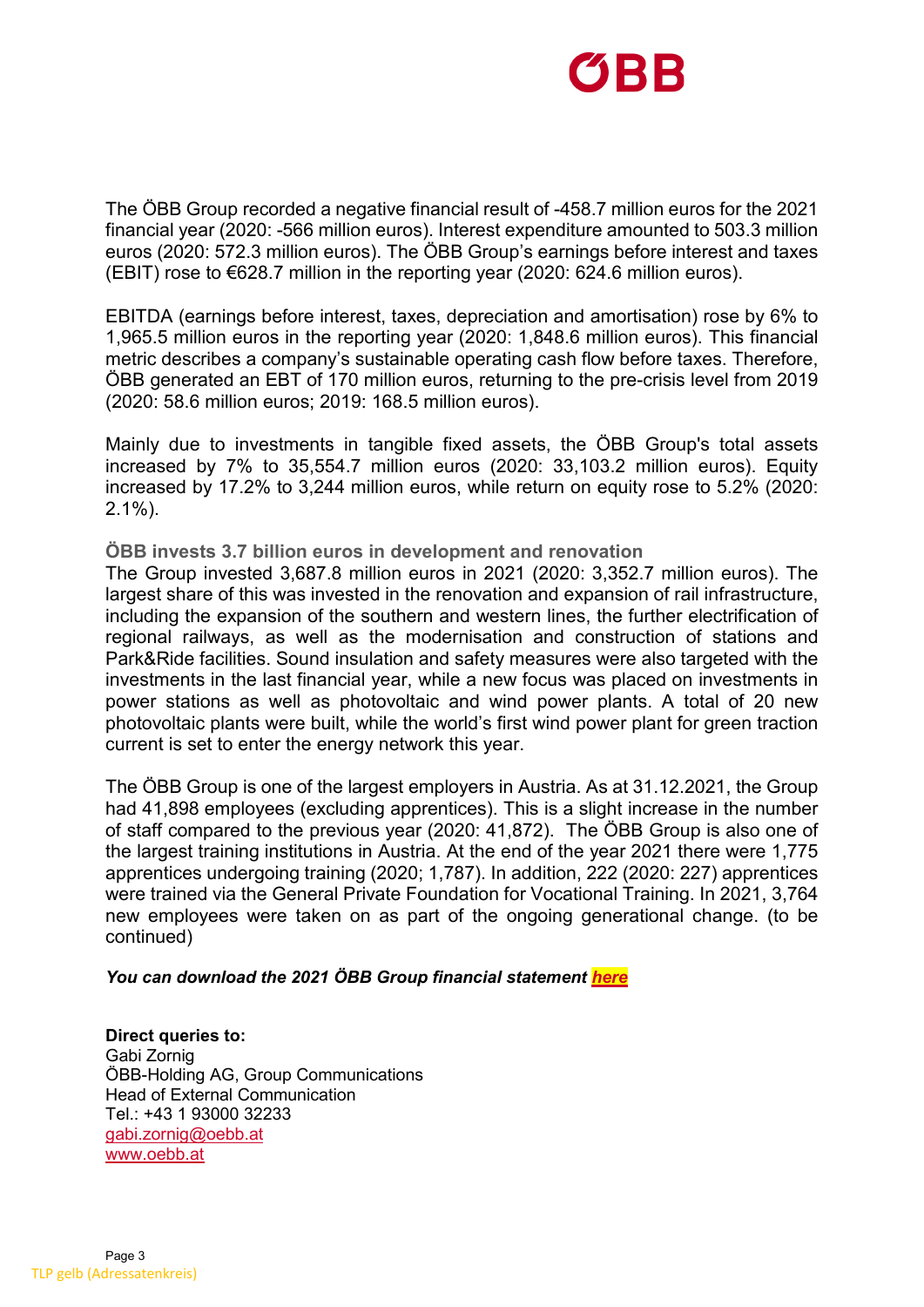

**ÖBB: Today. For tomorrow. For us.**

As a leading mobility and logistics service provider, ÖBB transported a total of 323 million passengers and over 94 million tonnes of goods to their destinations in an environmentally friendly manner in 2021. This is thanks to the electricity for trains and stations being generated entirely from renewable energy sources. With a punctuality rate of around 97%, ÖBB is one of the most punctual railway operators in Europe. ÖBB invests more than three billion euros per year in railway infrastructure in its drive to build a railway system fit for the future. Across the Group, almost 42,000 bus and rail employees and an additional 2,000 apprentices ensure that up to 1.3 million passengers and around 1,300 freight trains arrive safely at their destinations every day. ÖBB is the backbone of the Austrian public transport system and, as Austria's largest climate protection company, gets people and goods to their destinations safely and in an environmentally friendly manner. The group's strategic holding company is ÖBB-Holding AG.